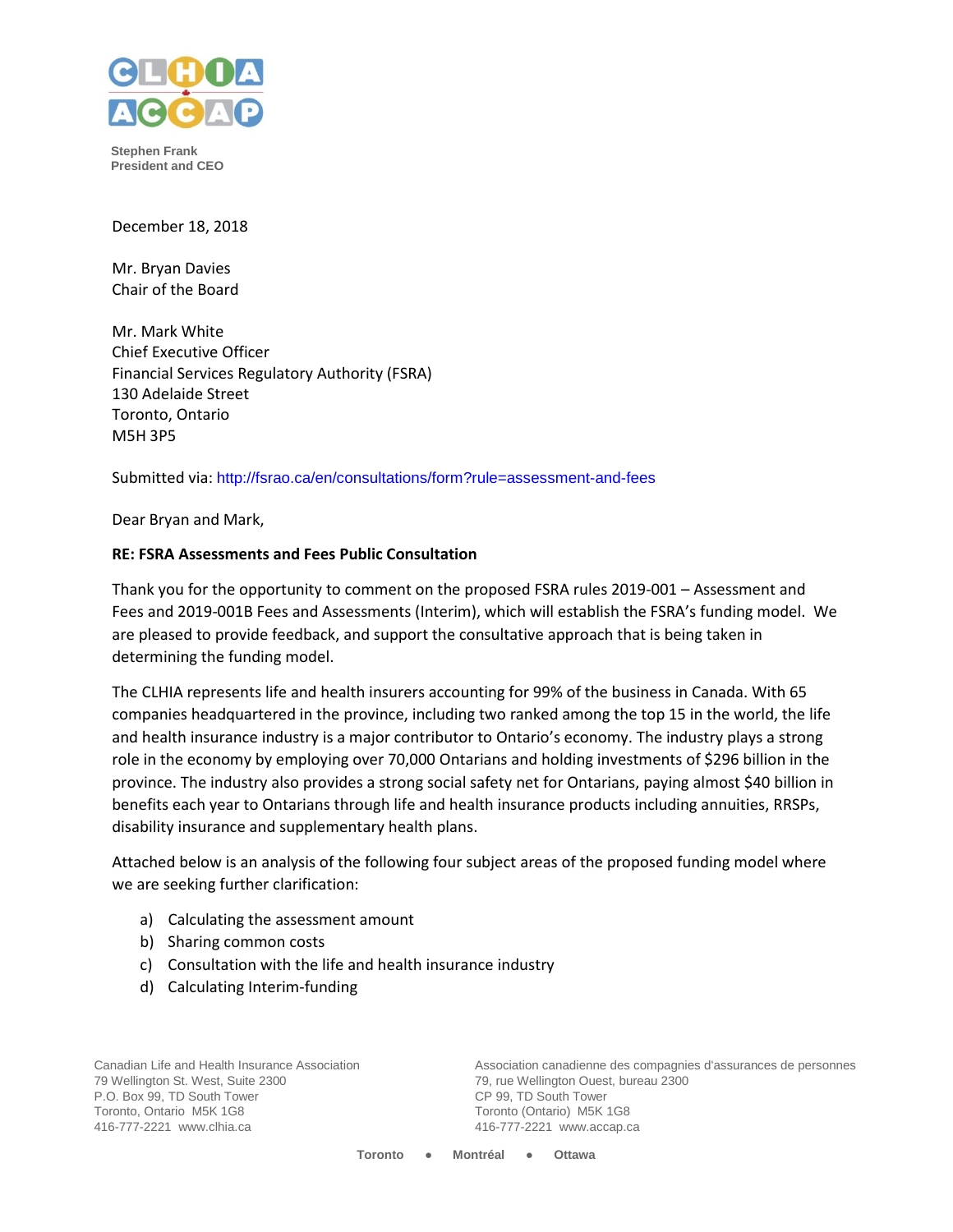Overall, we agree with the principles-based approach that FSRA is taking to develop its fee structure. Having a funding model that is fair and equitable underpins our shared support for the fair treatment of consumers.

Yours Sincerely,

*Original signed by*

Stephen Frank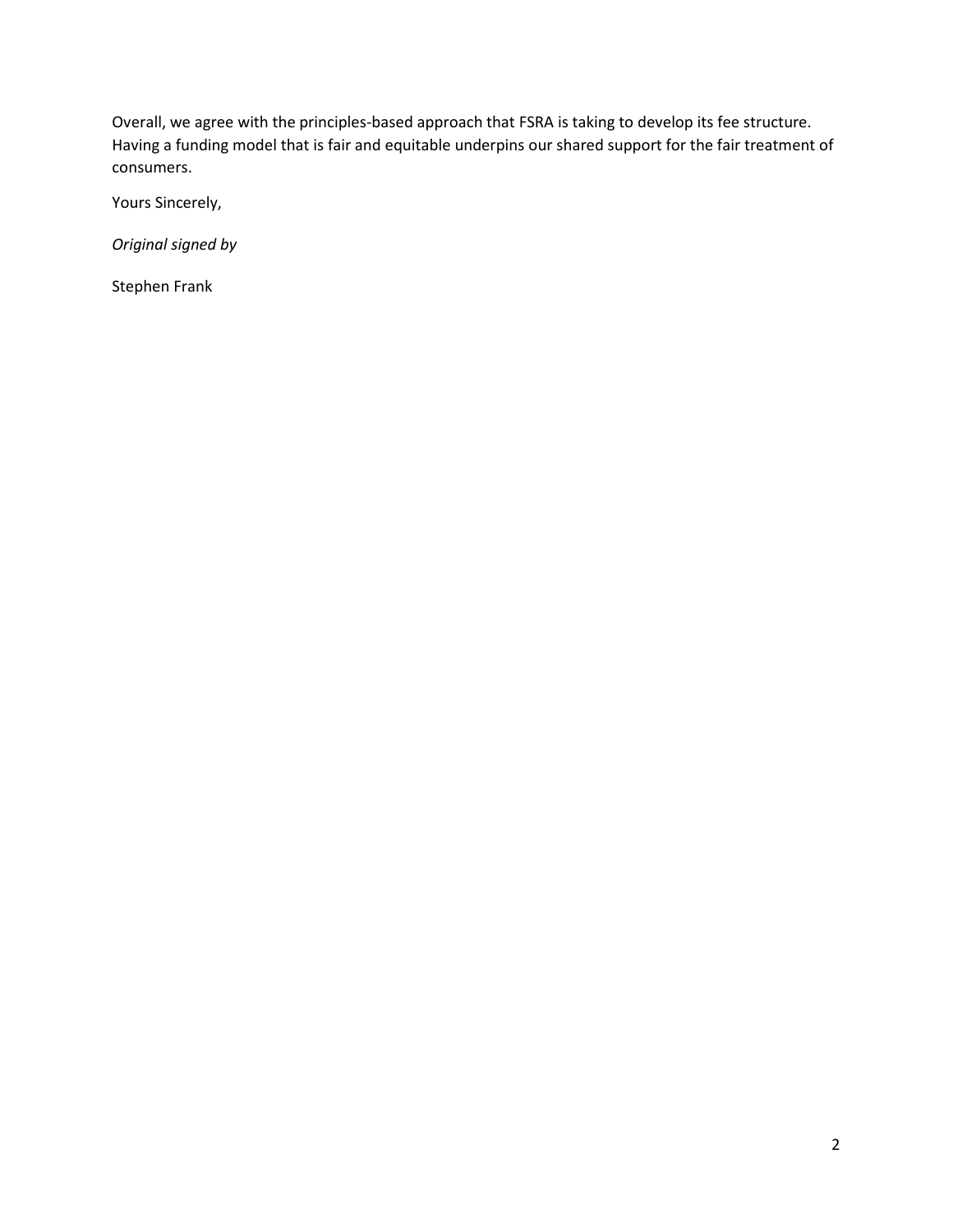

### **CLHIA Comments on Proposed FSRA Rules**

### **2019-001 Assessment and Fees and**

### **2019-001B Fees and Assessments (Interim)**

The life and health insurance industry supports the collaborative approach FSRA has taken in establishing its funding model, and would like to extend its support in any way possible during this formative stage and at any time in the future. We believe an equitable allocation is important given the impact that it will have on the life and health insurance industry, and on FSRA's ability to fulfill its mandate. Our feedback below covers 4 main subject areas:

- a) calculating the assessment amount;
- b) sharing common costs;
- c) consultation with the life and health insurance industry; and
- d) calculating interim-funding.

Overall, we would like to note that given the uncertainty around what the funding amounts will be, we support FSRA's proposition for another review of the funding model once fully operational.

#### **a) Calculating the Assessment Amount**

#### Calculating market share

The calculation of market share uses values reported under section 102 of the Ontario *Insurance Act,*  which means that market share for the assessment period is based on prior year values. We would like to understand whether there will be an adjustment made if direct premiums are substantially different in the assessment period in comparison to the prior year. Additionally, it should be noted that basing fees upon direct written premiums, rather than net premiums, will result in greater costs than originally anticipated for some insurers.

#### Stabilizing year-over-year increases

To minimize any impact of fees, and to allow companies to plan for the cost, regulatory costs paid by the industry should be relatively stable. An increase in the value of direct written premiums may not necessarily mean that there are additional funds available to offset the increased expense. As such we trust that increases will be in line with the overarching principles set out in this consultation document, and that insurers would be given a clear understanding of the reason for any notable increase.

#### Potential for overlap with the pension sector

Many pension plan administrators are also insurers. As such we are concerned with the fees charges to pension plans. For example, investments in segregated funds are treated as premiums for insurer assessments. As those segregated funds may also be invested in by pension plans, there may be overlap in the fees that are paid. We are seeking further confirmation that the direct costs associated with pension plans are sufficiently distinguishable from the costs associated with the insurance sector. Additionally, in reviewing the tier-based structure of how the assessment cost is calculated for the pension sector, it appears that small and midsize pensions will pay most of the regulatory costs. While,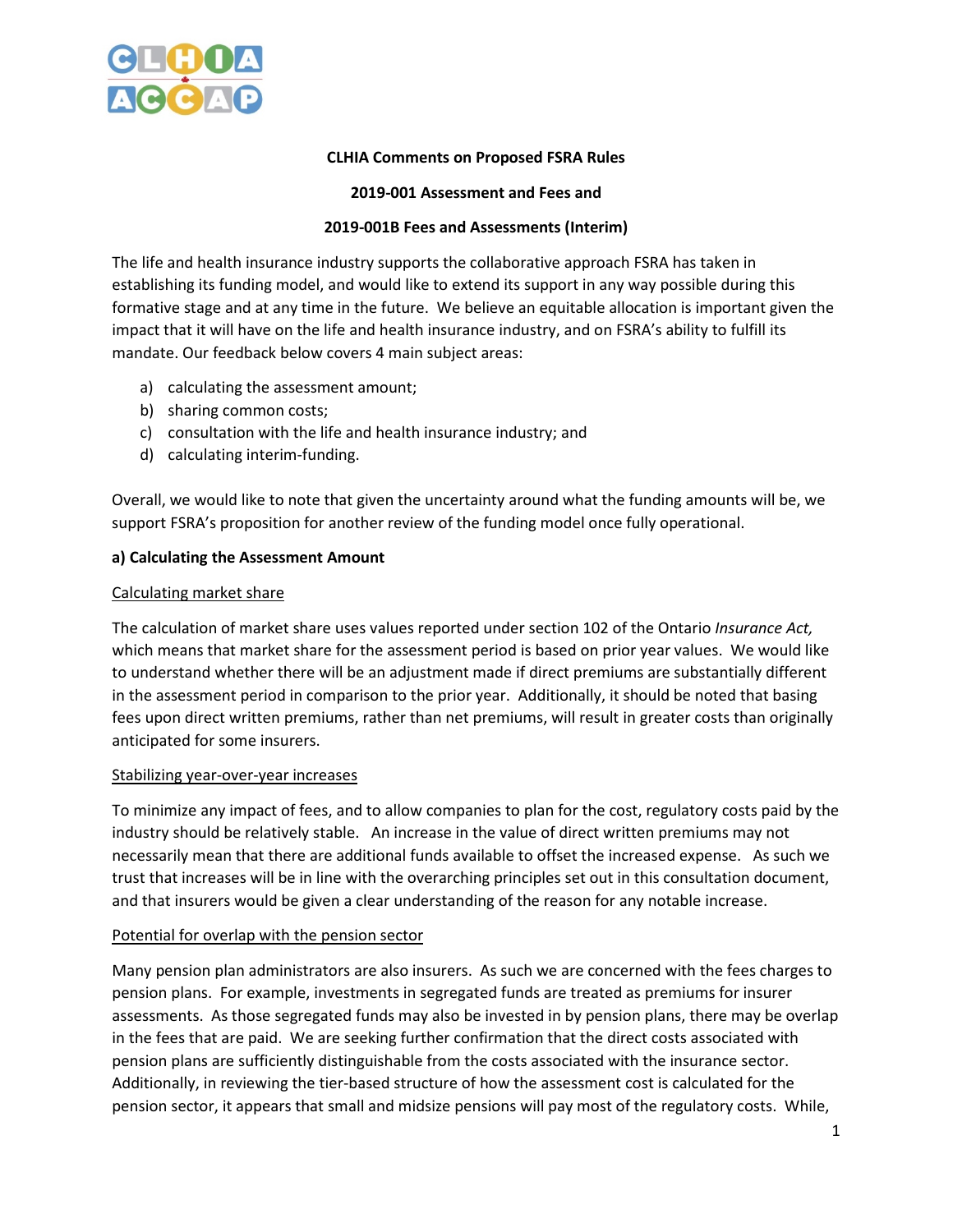regulatory costs do decline with additional beneficiaries, smaller pensions may have less capacity to bear the burden of these costs.

### Impact of penalties on the assessment amount

As FSRA fulfills its oversight role, there may be occasions where administrative monetary penalties are charged to certain parties. We would suggest that some consideration be given to how to allocate such funds. For example, the monetary penalties could be used to fund financial literacy activities or create an indemnification fund for consumers.

### **b) Sharing Common Costs**

### Reallocation of common costs among variable participants

It is our understanding that there may be higher initial common costs, and greater variation of these costs in the first several years. Under the proposed funding structure, overages will be shared by larger regulated companies that are subject to the variable model. To stabilize year-over-year increases we would suggest that there be a cap on the amount that can be reallocated or a process for phasing in increases over a certain amount.

### Inter-sector allocation of common costs

We are also unsure of how these costs will be shared among the participants from the different sectors and would appreciate some further clarification on this point.

### Contingency Reserve Amount

We are seeking further clarification on how the contingency reserve amounts will be allocated between sectors. For example, will the fee charged be adjusted based on the need to maintain the \$4-milliondollar balance? As well, we would like to better understand how long FSRA expects it will take to accumulate the reserve amount.

## **c) Consultation with the Life and Health Insurance Industry**

#### Board of Directors

As stated in our pre-consultation submission, we believe that that it is important that the FSRA Board of Directors have representation from the life and health insurance industry. We believe such representation would support FSRA in fulfilling its mandate given the significance of our sector to the Ontario economy.

#### Budget Consultation

The consultation document notes that once the budget has been created and published FSRA will consult. We look forward to participating in those consultations.

#### Agent Fee

We agree that there should be relative stability among the fees that are charged to financial advisors. As small business owners they are sensitive to cost fluctuations. However, there are insurers that pay